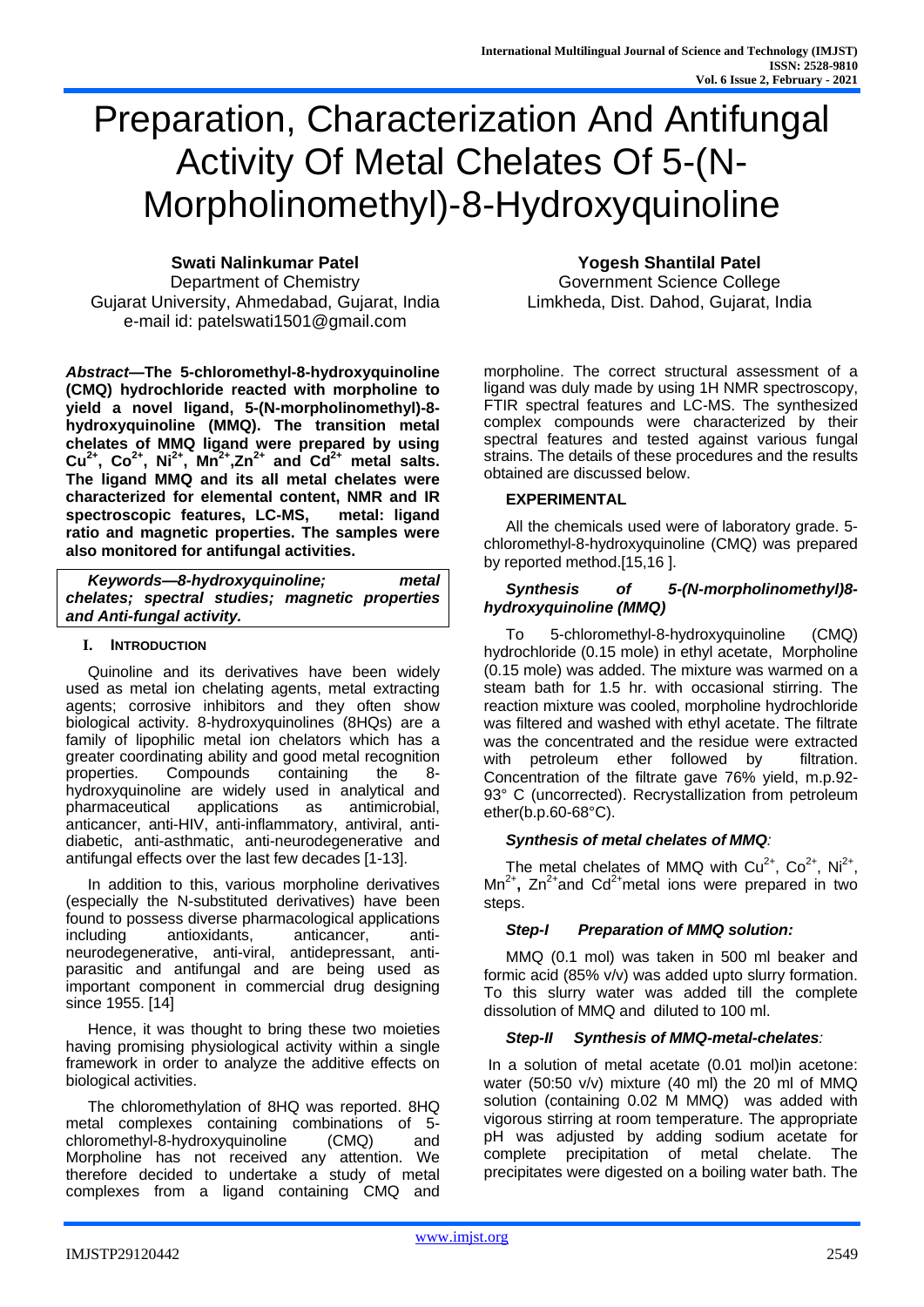precipitates of chelate were filtered off, washed by water and air-dried.



MMO-metal chelates where M:  $Cu^{+2}$ , Ni<sup>+2</sup>, Co<sup>+2</sup>, Zn<sup>+2</sup>, Mn<sup>+2</sup> and Cd<sup>+2</sup>

#### **Scheme-1**

**Anal. Calcd.** for  $C_{14}H_{16}N_2O_2(244.30)$ : %C, 68.83; %H, 6.60; %N, 11.47. **Found:** %C, 68.8; %H, 6.6; %N,11.4. **IR Spectral Features (cm-1 )**shows at 3500- 2750 (OH),3020, 2850, 1630,1470(C-H),1640, 1580, 1475 and 755(8-hydroxyquinoline),1275(C-N), 1150 (C-O) and **NMR Signals (δ ppm)** at 4.82 (s, 1H, -OH),  $6.98-8.92$  (m, 5H, Quinoline),  $3.58$  (s, 2H, N–CH<sub>2</sub>-), 2.60 (t, 4H,  $-CH_{2}$ ), 3.82 (t, 4H,  $-CH_{2}$ ).

#### **III. MEASUREMENTS:**

The elemental contents were determined by Thermo Finigen Flash1101 EA (Itally) and the metals were determined volumetrically by Vogel's method [17].To a 100 mg chelate sample, each 1 ml of HCl,  $H<sub>2</sub>SO<sub>4</sub>$  and HClO<sub>4</sub> were added and then 1 g of NaClO<sub>4</sub> was added. The mixture was evaporated to dryness and the resulting salt was dissolved in double distilled water and diluted to the mark. From this solution the metal content was determined by titration with standard EDTA solution. Infrared spectra of the synthesized compounds were recorded on Nicolet 760 FT-IR spectrometer. NMR spectrum of MMQ was recorded on 60 MHz NMR spectrophotometer. LC-MS of selected samples taken on LC-MSD-Trap-SL\_01046. Magnetic susceptibility measurement of the synthesized complexes was carried out on Gouy Balance at room temperature. Mercury tetrathio cynato cobalatate (II) Hg[Co(NCS)<sub>4</sub>] was used as a calibrant. The electronic spectra of complexes in solid were recorded at room temperature. MgO was used as

reference. Antifungal activity of all the samples was monitored against various fungi, following the method reported in literature[18].

# **IV. RESULTS AND DISCUSSION:**

5-(N-morpholinomethyl)-8-hydroxyquinoline (MMQ) was prepared by condensation of 5-chloromethyl-8 hydroxyquinoline (CMQ) hydrochloride with morpholine. The resulted MMQ ligand was an amorphous brown powder. The C, H, N contents of MMQ (Table-1) are consistent with the structure predicted (Scheme-1). The results show that the metal: ligand (M:L) ratio for all divalent metal chelate is 1:2.

#### **Table-1: ANALYSIS OF MMQ LIGAND AND ITS METAL CHELATES**

|                                  | Mol. Wt Yield <sub>% C</sub><br>gm/mole(%) |    | <b>Elemental Analysis</b> |                   |       |       |
|----------------------------------|--------------------------------------------|----|---------------------------|-------------------|-------|-------|
| <b>Empirical Formula</b>         |                                            |    |                           | % H               | % N   | % M   |
|                                  |                                            |    | Cald                      | Cald              | Cald  | Cald  |
|                                  |                                            |    |                           | <b>FoundFound</b> | Found | Found |
| $C_{14}H_{16}N_2O_2$             | 244.30                                     | 76 | 68.83                     | 6.60              | 11.47 |       |
|                                  |                                            |    | 68.8                      | 6.6               | 11.4  |       |
| $C_{28}H_{30}N_4O_4Cu^{+2}2H_2O$ | 585.54                                     | 73 | 57.38                     | 5.81              | 9.56  | 10.85 |
|                                  |                                            |    | 57.3                      | 5.7               | 9.5   | 10.8  |
| $C_{28}H_{30}N_4O_4CO^{+2}2H_2O$ | 580.94                                     | 74 | 57.8                      | 5.85              | 9.64  | 10.15 |
|                                  |                                            |    | 57.8                      | 5.8               | 9.6   | 10.1  |
| $C_{28}H_{30}N_4O_4Ni^{+2}2H_2O$ | 580.71                                     | 69 | 57.86                     | 5.85              | 9.64  | 10.11 |
|                                  |                                            |    | 57.8                      | 5.8               | 9.6   | 10.1  |
| $C_{28}H_{30}N_4O_4Mn^{+2}2H_2O$ | 576.94                                     | 73 | 58.24                     | 5.89              | 9.71  | 9.52  |
|                                  |                                            |    | 58.2                      | 5.8               | 9.6   | 9.5   |
| $C_{28}H_{30}N_4O_4Zn^{+2}2H_2O$ | 587.38                                     | 74 | 57.20                     | 5.79              | 9.53  | 11.13 |
|                                  |                                            |    | 57.1                      | 5.7               | 9.5   | 11.1  |
| $C_{28}H_{30}N_4O_4Cd^{+2}2H_2O$ | 634.4                                      | 70 | 52.96                     | 5.36              | 8.83  | 17.72 |
|                                  |                                            |    | 52.9                      | 5.3               | 8.8   | 17.7  |

The IR spectrum of MMQ comprises the important bands due to 8- hydroxyquinoline. The bands were observed at  $1640, 1580, 1475$  and  $755$  cm<sup>-1</sup>. The broad band due to –OH group appeared at 3500-2750  $cm^{-1}$ .



#### **IR of MMQ**

The infrared spectra of all the chelates are identical and suggest the formation of the entire metalocyclic compound by the absence of band characteristic of free –OH group of parent MMQ. The other bands are almost at their respectable positions as appeared in the spectrum of parent-MMQ ligand. However, the band due to (M-O) could not be detected as it may appear below the range of the instrument used.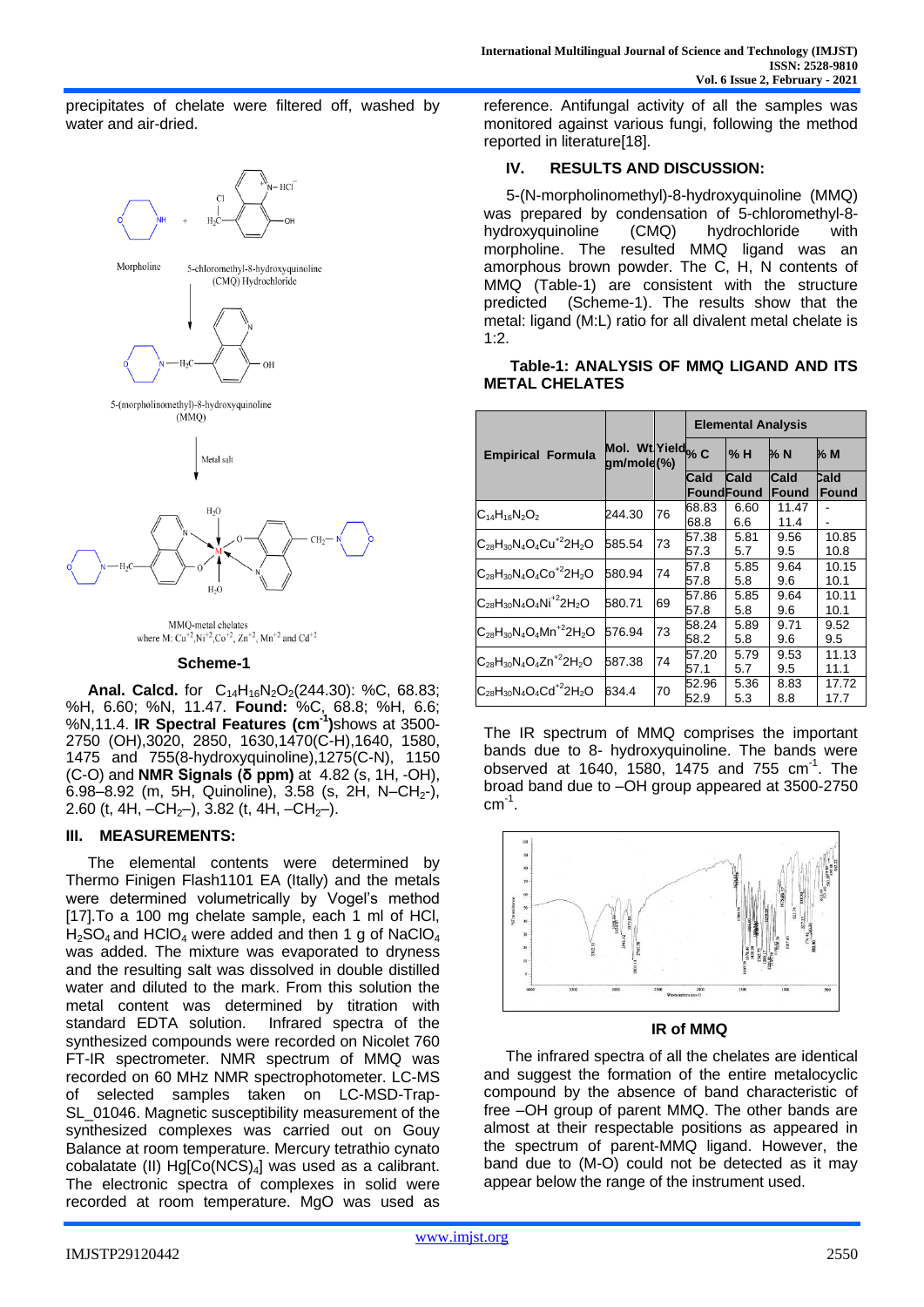

**IR of MMQ-Cu+2**

The important IR Spectral data are shown in Table-2.

**Table-2: IR DATA OF MMQ LIGAND AND ITS METAL CHELATES**

| IR data<br><b>of</b>            | ŀОH       | C-H                                                                                 | 8-HQ                        | $C-N$ | $C-O$ |
|---------------------------------|-----------|-------------------------------------------------------------------------------------|-----------------------------|-------|-------|
| <b>MMQ</b>                      | 3500-2750 | 3020,2850<br>1630,1470                                                              | 1640,<br>1580,<br>1475, 755 | 1275  | 1150  |
| <b>MMQ</b><br>metal<br>chelates |           | $\frac{12930}{1522}$ , 2817 $\frac{1631}{1574}$<br>2930, 2817<br>1593,1463 1504,748 |                             | 1240  | 1134  |

The NMR spectrum of MMQ in DMSO indicates the triplet at 2.60 δ and 3.82 δ for 8 H of four methylene protons of morpholine, the singlet at 4.82 δ ppm due to –OH group. While the quinoline protons are appeared in multiplicity at 6.98-8.92 δ and methylene proton (N-CH<sub>2</sub>-) shows singlet at 3.58 δ. Thus, the structure of MMQ as shown in Scheme-I is confirmed.



**Fig. 3 NMR of MMQ**

The recorded LC–MS spectrum and molecular ion peak for ligand (MMQ) was used to confirm their molecular formula. Peak at 245.36 m/z values represents the molecular ion peak of ligand. LC–MS mass spectrum of ligand is shown in (Fig. 4).



**LC-MS spectrum of MMQ**

| <b>Metal</b><br><b>Chelates</b> | $\mu_{\text{eff}}$<br>(BM) | <b>Electronic</b><br>spectral<br>data (cm | <b>Transition</b>                                                                                                                                                                                                                                                                      |
|---------------------------------|----------------------------|-------------------------------------------|----------------------------------------------------------------------------------------------------------------------------------------------------------------------------------------------------------------------------------------------------------------------------------------|
| $MMO$ -Cu <sup>+2</sup>         | 2.53                       | 23449<br>15875                            | Charge<br>transfer<br>${}^2B_{1g} \rightarrow {}^2A_{1g}$                                                                                                                                                                                                                              |
| $MMO-Ni^{+2}$                   | 3.68                       | 22581<br>15374                            | $A_{1g} \rightarrow A_{1g}(P)$<br>${}^3A_{1g} \rightarrow {}^3T_{1g}(F)$                                                                                                                                                                                                               |
| $MMO$ - $Co$ <sup>+2</sup>      | 4.65                       | 22726<br>15262<br>8938                    | ${}^{4}T_{1g}(F)$<br>$\rightarrow$ <sup>4</sup> T <sub>2g</sub> (F)<br><sup>4</sup> T <sub>1g</sub> (F) $\rightarrow$ <sup>4</sup> T <sub>2g</sub><br>${}^{4}T_{19}(F)$<br>$\rightarrow$ <sup>4</sup> T <sub>2g</sub> (P                                                               |
| $MMQ-Mn^{+2}$                   | 5.51                       | 23859<br>18346<br>16822                   | $\begin{array}{c}\n\rightarrow^4 \text{T}_{2g}(\mathbf{r}\,)\\ \n\overline{}^6\text{A}_{1g} \rightarrow^6 \text{A}_{2g}{}^4\overline{\text{E}}_g\\ \n\rightarrow^4 \text{T}_{2g}\n\end{array}$<br>${}^6A_{1g}$<br>(4G)<br>${}^{6}A_{19}$<br>$\Gamma_{1\alpha}(\overline{\mathrm{PG}})$ |
| $MMQ-Zn^{2}$                    | Diamag.                    |                                           |                                                                                                                                                                                                                                                                                        |
| $MMO$ - $Cd$ <sup>+2</sup>      | Diamag.                    |                                           |                                                                                                                                                                                                                                                                                        |

**TABLE-3: SPECTRAL FEATRUES AND MAGNETIC MOMENT OF MMQ METAL CHELATES**

The data of electronic transitions and magnetic moments of metal chelates are summarized in Table-3. The observed µeff values in the range 2.53-5.51 B.M are consistent with the octahedral geometry of above moiety.The value of magnetic moments and reflectance spectral data of each chelates co-relates with structure assigned as the octahedral geometry. [19,20].

| TABLE-4:                            | ANTIFUNGAL ACTIVITY OF MMQ |  |  |
|-------------------------------------|----------------------------|--|--|
| <b>LIGAND ANDITS METAL CHELATES</b> |                            |  |  |

|                            | Zone of inhibition of fungus at $1000$ ppm $(\%)$ |                      |                   |                 |  |
|----------------------------|---------------------------------------------------|----------------------|-------------------|-----------------|--|
| <b>Sample</b>              | <b>Aspergillus</b>                                | <b>Botrydepladia</b> | <b>Nigrospora</b> | <b>Fusarium</b> |  |
|                            | <b>Niger</b>                                      | <b>Thiobromine</b>   | Sp.               | oxyporium       |  |
| <b>MMO</b>                 | 65                                                | 66                   | 63                | 67              |  |
| $MMQ-Cu^{+2}$              | 81                                                | 83                   | 78                | 80              |  |
| $MMQ-Ni^{2}$               | 79                                                | 78                   | 73                | 76              |  |
| $MMQ$ - $Co^{+2}$          | 78                                                | 80                   | 76                | 78              |  |
| $MMQ-Mn^{2}$               | 77                                                | 76                   | 77                | 78              |  |
| $MMQ-Zn^{+2}$              | 75                                                | 77                   | 78                | 79              |  |
| $MMO$ - $Cd$ <sup>+2</sup> | 74                                                | 75                   | 73                | 77              |  |